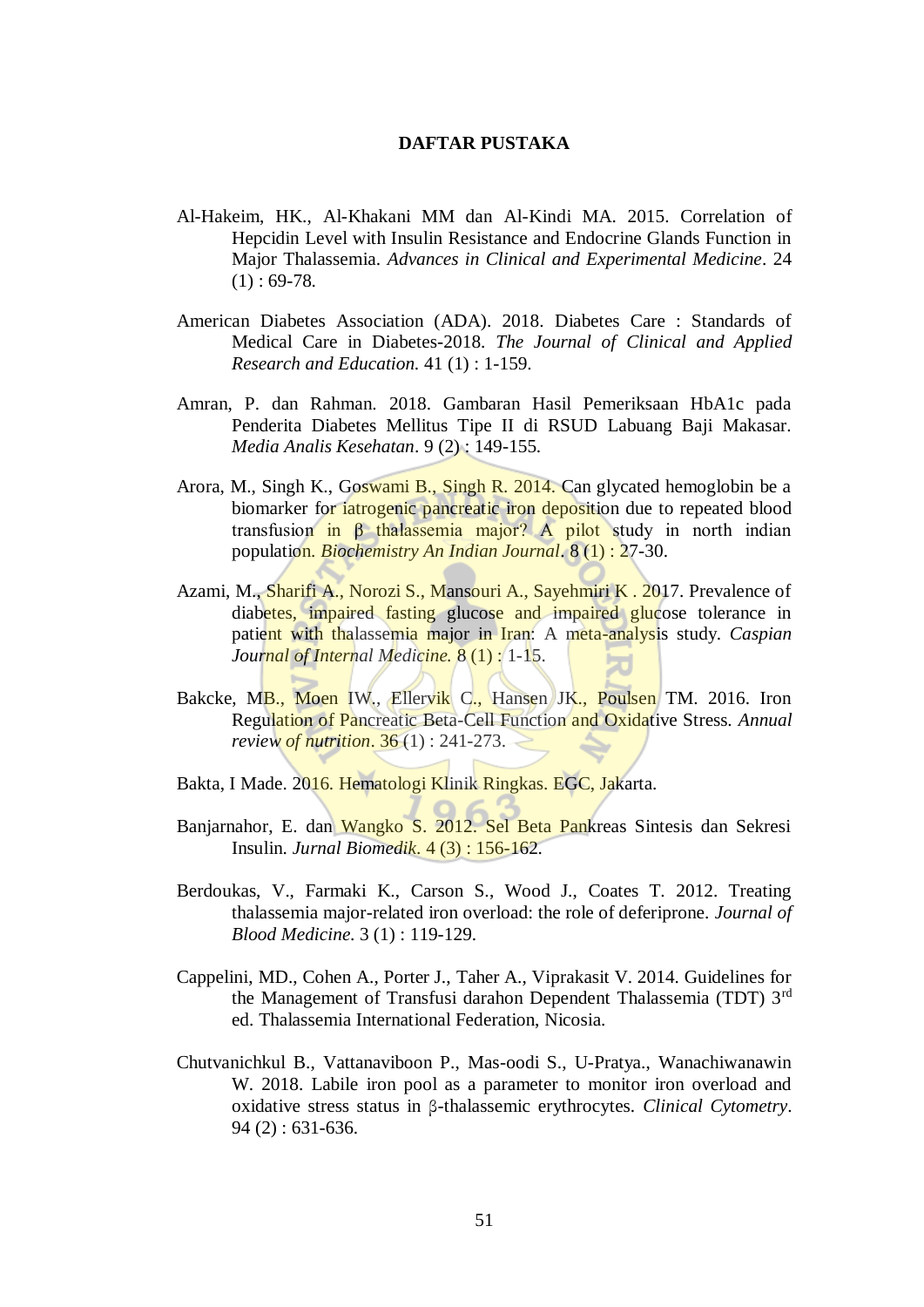- Dahlan, MS. 2015. Statistik untuk Kedokteran dan Kesehatan Edisi 6. Epidemiologi Indonesia, Jakarta.
- Devi, TT., Dalimoenthe NZ., Tristina N., Lismayanti L. 2017. Kadar Glycated Albumin pada Penderita Transfusion Dependent Thalassemia di RSUP Dr. Hasan Sadikin Bandung. *Indonesian Medical Association*. 67 (11) : 544- 549.
- Dewi, LGAP., Mayangsari ASM., Subanada IB., Purniti PS., Widnyana AANKP. 2019. Korelasi Kadar Feritin Serum terhadap Fungsi Paru pada Pasien Talasemia β Mayor. *Sari Pediatri.* 21 (3) : 183-188.
- Fatmasyithah, V. dan Rahayu MS. 2014. Gambaran Penderita Thalasemia di Ruang Rawat Anak Rumah Sakit Umum Cut Meutia Aceh Utara Tahun 2012. *Jurnal Jesbio*. 3 (5) : 1-6.
- Fekri K., Rasouli NA., Zavareh SAT., Jalil M., Moradi F., Hosseinpour M., Teimori H. 2019. Hepcidin and HFE Polymorphisms and Ferritin Level in β-Thalasseimia Major. *International Journal of Hematology-Oncology and Stem Cell Research.* 13 (1) : 42-48.
- Fung, E., Gildengorin, G., Talwar, S., Hagar, L., & Lal, A. (2015). Zinc Status Affects Glucose Homeostasis and Insulin Secretion in Patients with Thalassemia. *Nutrients.* 7 (6) : 4296–4307.
- Galanello, R dan Raffaella O. 2010. Beta-thalassemia. *Orphanet Journal Rare Diseases*. 5 (1) : 1-15.
- Girelli, D., Nemeth E., dan Swinkels DW. 2016. Hepcidin in the diagnosis of iron disorders. *Blood.* 127 (23) : 2809-2813.
- Gkouvatsos, K., Papanikolaou G., dan Pantopoulos K. 2012. Regulation of Iron Transport and the Role of Transferin. *Biochimica et Biophysica Acta.* 1820 (3) : 188-202.
- Guyton, AC dan Hall JE. 2014. Buku Ajar Fisiologi Kedokteran Edisi 12. EGC, Jakarta.
- Haghpanah S., Esmaeilzadeh M., Honar N., Hassani F., Dehbozorgian J., Rezaei N., Abdollahi M., Bardestani M., Safaei S., Karimi M. 2015. Relationship between Serum Hepcidin and Ferritin Levels in Patients With Thalassemia Major and Intermedia in Southern Iran. *Iranian Red Crescent Medical Journal*. 17 (5) : 1-5.
- Hartini, S. 2016. Hubungan HbA1c terhadap Kadar Glukosa Darah pada Penderita Diabetes Mellitus di RSUD. Abdul Wahab Syahranie Samarinda. *Jurnal Kesehatan.* 4 (3) : 171-180.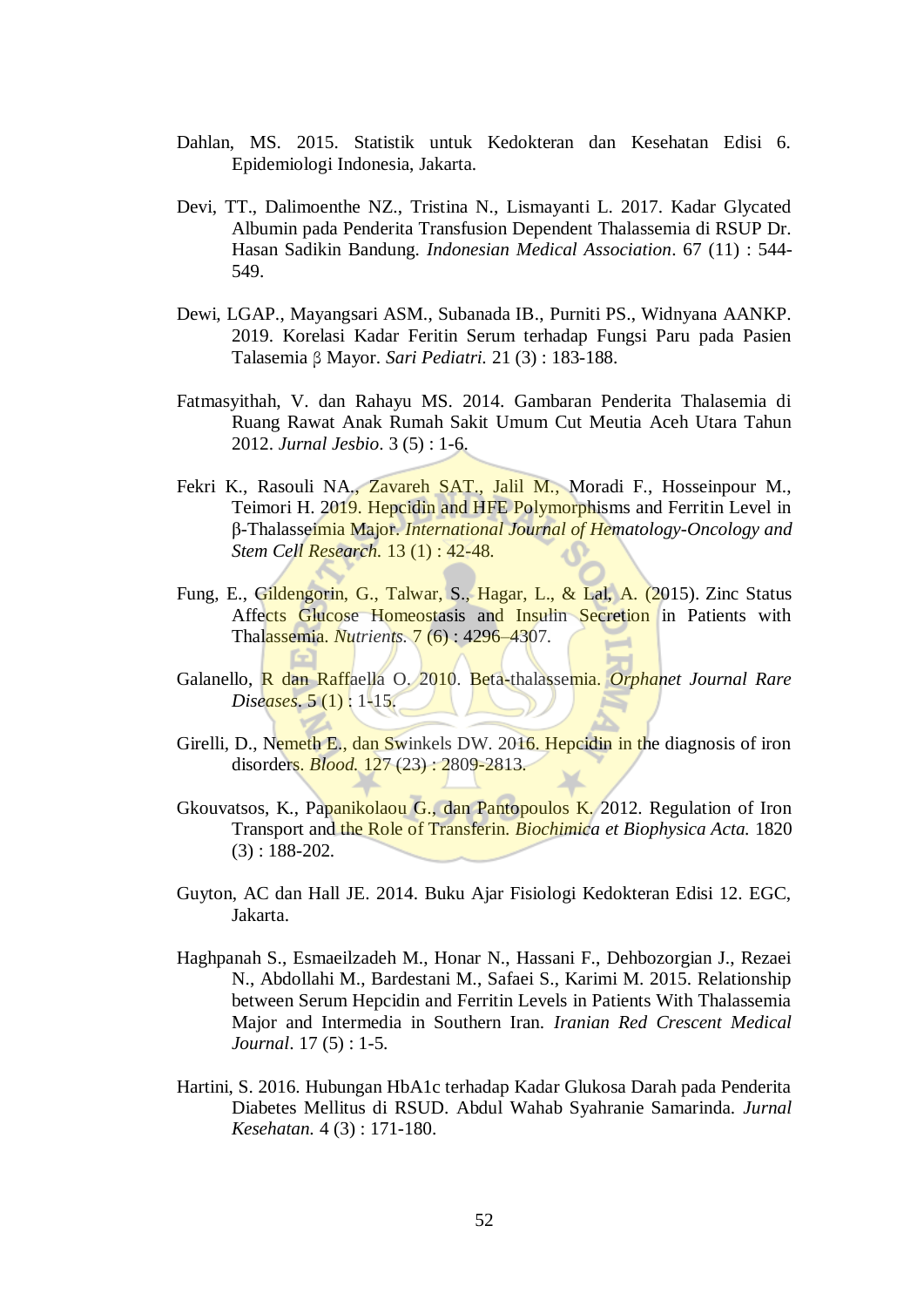- Hashemi A., Hashemian Z., Ordooei M., Amanat M., Purshamsi F., Ghasemi N., Eslami Z. 2012. Endocrine Dsyfunction in Iron Overload in Patients with Major Thalassemia. *Iranian Journal of Pediatric Hematology Oncology.* 2  $(2): 60-66.$
- Hendy, OM., Allam M., Allam A., Attia MH., Taher SE., Eldin MM., Ali A. Hepcidin Levels and Iron Status in β- Thalassemia Major Patients with Hepatitis C Virus Infection. *The Egyptian Journal of Immunology.* 17 (2) : 1-12.
- Holt, RI., Cockram C., Flyvbjerg A., Goldstein BJ. 2017. Textbook of Diabetes 5<sup>th</sup> edition. Wiley Blackwell, Oxford.
- Huang, Y., Lei Y., Liu R., Liu J., Yang G., Xiang Z., Liang Y., Lai Y. 2019. Imbalance of Erythropoiesis and Iron Metabolism in Patients with Thalassemia. *International Journal of Medical Sciences.* 16 (2) : 302-310.
- Ilmi, SO., Hasanah., dan Bayhakki. 2015. Hubungan Jenis Kelamin dan Domisili dengan Pertumbuhan pada Anak dengan Thalasemia. *JOMPSIK.* 2(1): 1-7.
- Inati, A., Noureldin MA., Mansour A., Abbas HA. 2015. Endocrine and Bone Complications in β-Thalassemia Intermedia : Current Understanding and Treatment. *Biomed Research International.* 2015 (1) : 1-9.
- Indrasari ND., Timan IS., dan Amalia P. 2015. Perbedaan Kolagen IV di Kerusakan Hati dan Infeksi Hepatitis C penderita Talasemia dengan Kelebihan Zat Besi. *Indonesian Journal of Clinical Pathology and Medical Laboratory*. 22 (1) : 1-8.
- Indrasari, ND., Timan IS., dan Amalia P. 2016. Expression of Hepcidin and Growth Differentiation Factor 15 (GDF-15) Levels in Thalassemia Patients with Iron Overload and Positive Anti Hepatitis C Virus. *The Indonesian Journal of Gastroenterology, Hepatology and Digestive Endoscopy.* 17(2): 106-111.
- Irmayanti., Farmawati A., dan Purba MB. 2019. Distribusi dan Faktor-Faktor yang Berhubungan dengan Kadar Hemoglobin A1c (HbA1c) pada Subjek Dewasa Indonesia. *Journal of The Indonesian Nutrition Association.* 42  $(1): 43-52$
- Isojärvi, H., Keinänen-Kiukaanniemi S., Kallio M., Kaikkonen K., Jämsä T., Korpelainen J., Korpelainen R. 2017. Association of Insulin and Cholesterol Levels with Peripheral Nervous System Function in Overweight Adults: A 3-Year Follow-up. *Clinical Neurophysiology*. 34 (6) : 492-496.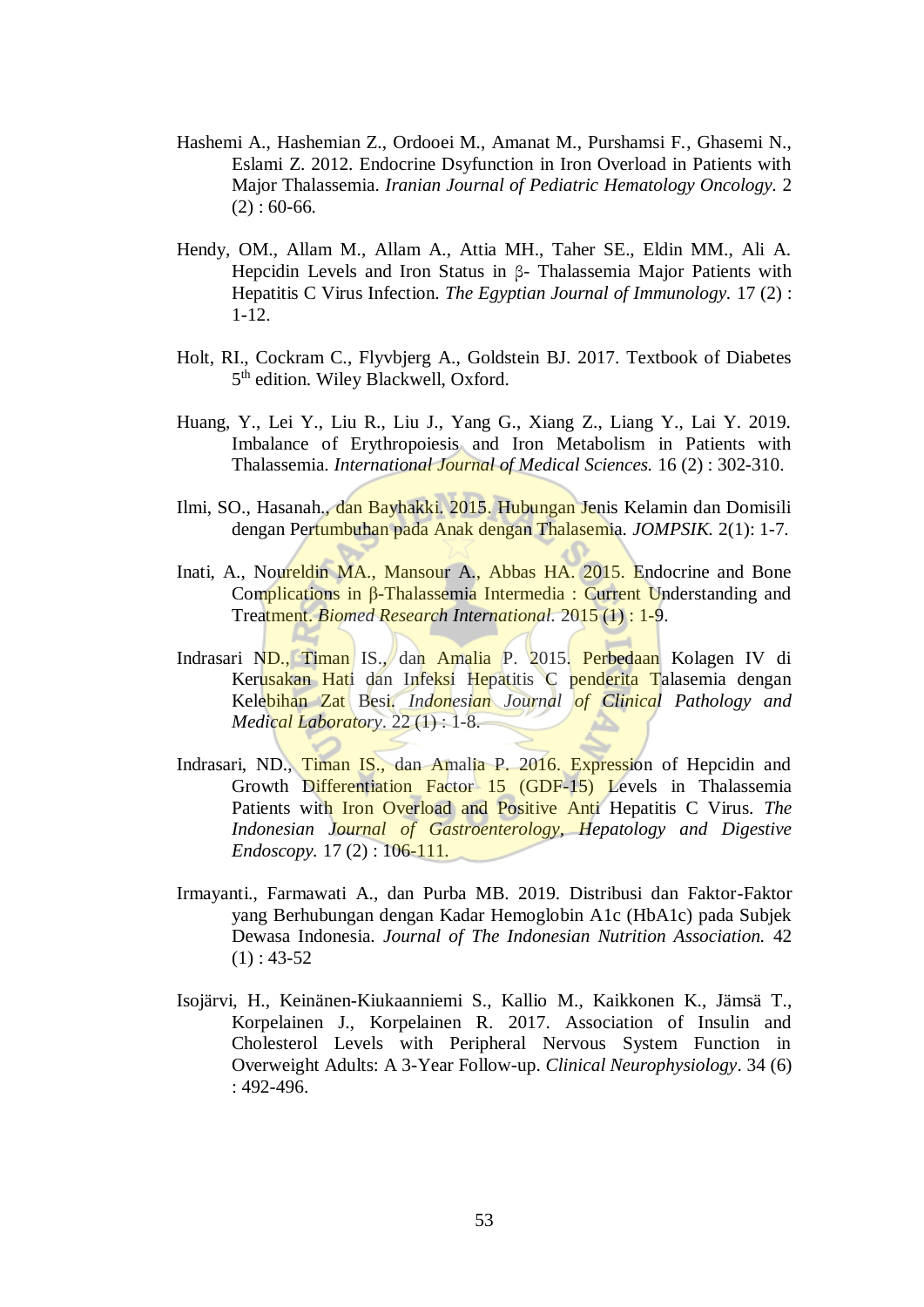- Ji, L., Yu J., Zhou Y., Xia Y., Xu A., Li W., Li L. 2015. Erroneous HbA1c Measurement in the Presence of β-Thalassemia and Common Chinese Hemoglobin Variants. *Clinical Chemistry and Laboratory Medicine.* 53 (9) :1451-1458.
- Jones E., Pasricha SR., Allen A., Evans P., Fisher CA., Wray K., Premawardhena A., Bandara D., Perera A., Webster C., Sturges P., Olivieri NF., Pierre TS., Armitage AE., Porter JB., Weatherall DJ., Drakesmith H. 2015. Hepcidin is suppressed by erythropoiesis in hemoglobin E β-thalassemia and βthalassemia trait. *Blood*. 125 (5) : 873-880.
- Kattamis, A., Papassotiriou I., Palaiologo D., Apostolakou F., Galani A., Ladis V., Sakellaropoulos N., Papanikolaou G. 2006. The Effect of Erythropoetic Activity and Iron Burden on Hepcidin Expression in Patients with Thalassemia Major. *Haematologica*. 91 (6) : 809-812.
- Kautz, L., Jung G., Du X., Gabayan V., Chapman J., Nasoff M., Nemeth E., Ganz T. 2015. Erythroferrone contributes to hepcidin suppression and iron overload in a mouse model of β-thalassemia. *Blood.* 126 (17) : 2031-2037.
- Kemenkes RI. 2018. Pedoman Nasional Pelayanan Kedokteran Tatalaksana Thalasemia. Kemenkes RI, Jakarta.
- Leecharoenkiat, K., Lithanatudom P., Sornjai W., Smith DR. 2016. Iron dysregulation in beta-thalassemia. *Asian Pasific Journal of Tropical Medicini.* 9 (11) : 1035-1043.
- Li, H., Choesang T., Bao W., Chen H., Feola M., Garcia-Santos D., Li J., Sun S., Follenzi A., Pham P., Liu J., Zhang J., Ponka P., An X., Mohandas N., Fleming RE., Rivella S., Li G., Ginzburg YZ. 2017 Decreasing TfR1 expression reverses anemia and hepcidin suppression in β-thalassemic mice. *Blood.* **129** (11) : **1514-1526.**
- Li, MJ., Peng SSF., Lu MY., Chang HH., Yang YL., Jou ST., Lin DT., Lin KH. 2013. Diabetes Mellitus in Patient with Thalassemia Major. *Pediatric Blood & Cancer*. 61 (1) : 20–24.
- Luo, Y., Bajoria R., Lai Y., Pan H., Li Q., Zhang Z., Yang P., Chatterjee R., Liang Y. 2019. Prevalence of Abnormal Glucose Homeostasis in Chinese Patients with Non-Transfusion-Dependent Thalassemia. *Diabetes Metabolic Syndrome and Obesity.* 12 (1) : 457-468.
- Mokhtar, GM., Gadallah M., El Sherif NHK., Ali HTA. 2013. Morbidities and mortality in transfusion-dependent Beta-thalassemia patient (single-center experience). *Pediatric Hematology and Oncology*. 30 (2) : 93-103.
- Mishra, AK dan Tiwari A. 2013. Iron overload in beta thalassemia major and intermedia patient. *Maedica.* 8 (4) : 328-332.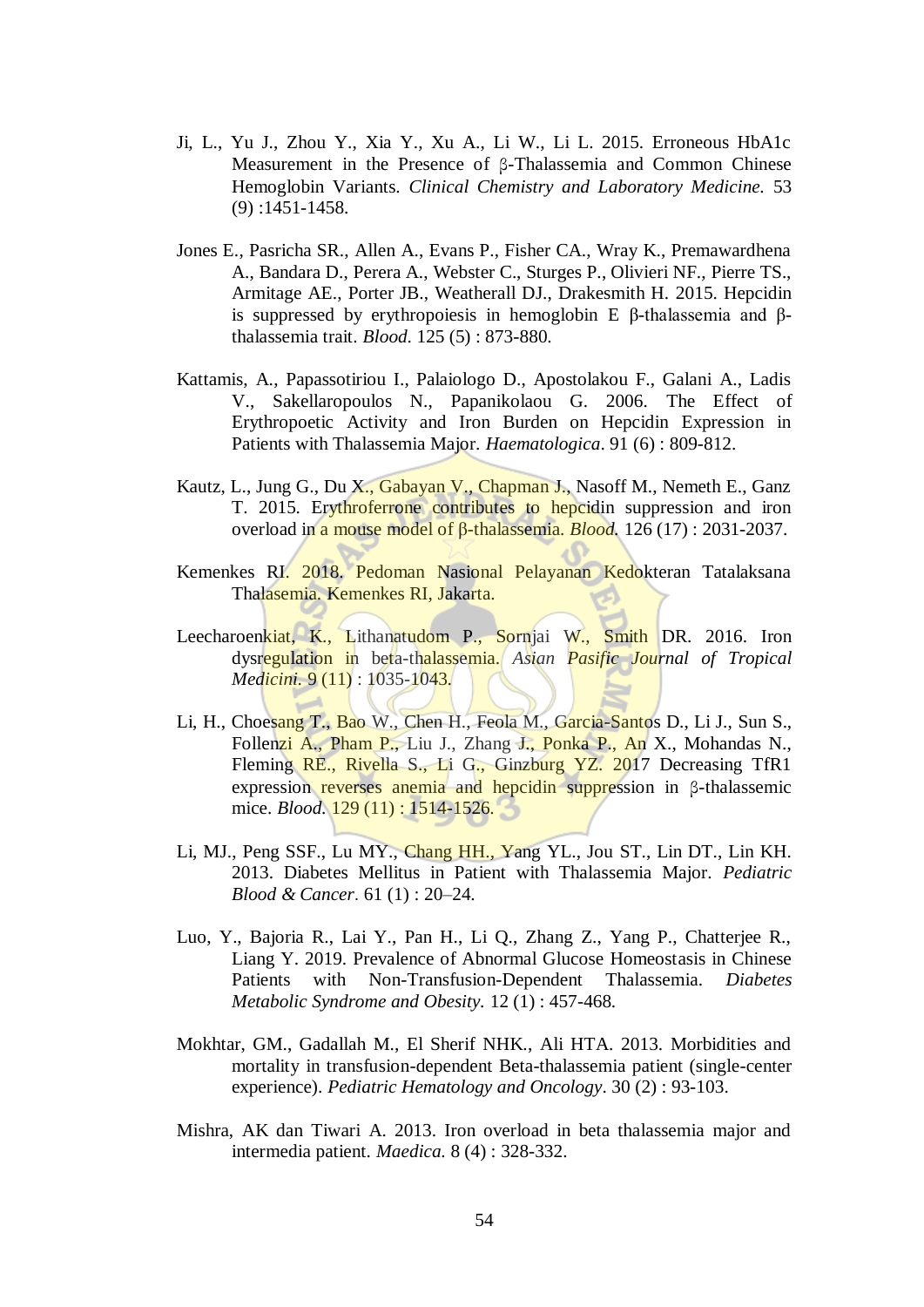- Nakanishi, T., Kuragana T., Nanami M., Otaki Y., Nonoguchi H., Hasuike Y. 2010. Importance of Ferritin for Optimizing Anemia Therapy in Chronic Kidney Disease. *American Journal of Nephrology*. 32 (5) : 439-446.
- Nakavachara, P., Kajchamaporn W., Pooliam J., Viprakasit V. 2019. Early Development of Decreased β-cell Insulin Secretion in Children and Adolescents with Hemoglobin H disease and its Relationship with Levels of Anemia. *Pediatric Blood & Cancer.* 67 (4) : 1-8.
- Nemeth, E dan Ganz T. 2006. Regulation of Iron Metabolism by Hepcidin. *Annual Review of Nutrition*. 26 (1) : 323-342.
- Noetzli, LJ., Mittelman SD., Watanabe RM., Coates TD., Wood JC. 2012. Pancreatic iron and glucose dysregulation in thalassemia major. *American Journal of Hematology.* 87 (2) : 155-160.
- Nuari, A., Tjiptaningrum A., Ristyaningrum P., Basuki W. 2016. Hubungan Kadar Feritin Serum dengan Aktivitas Enzim AST, ALT, dan Status Gizi pada Anak Talasemia β Mayor. *Agromed Unila*. 3 (1) : 26-29.
- Origa, R., Galanello R., Ganz T., Giagu N., Maccioni L., Faa G., Nemeth E. 2007. Liver Iron Concentrations and Urinary Hepcidin in Beta-Thalassemia. *Haematologica.* 92 (5) : 583-588.
- Priantoro, D., Tanto C., dan Sjakti HA. 2014. Kapita Selekta Kedokteran Edisi 4 Jilid 1. Media Aesculapius, Jakarta.
- Puspitaningrum, TK., Rambert GI dan Wowor MF. 2016. Gambaran kadar feritin pada pasien penyakit ginjal kronik stadium 5 non dialysis. *e-Biomedik.* 4  $(1): 1-7.$
- Purwanto, DS. 2012. Peran Hepsidin sebagai Regulator Metabolisme Besi. *Biomedik*. 4 (2) : 88-95.
- Rafika., Marwoto D., dan Hayati L. 2019. Korelasi Antara Kadar Feritin Serum dan Status Gizi Pasien Talasemia-β Mayor. *Biomedical Journal of Indonesia.* 5 (2) : 88-94.
- Rahmani, M., Reniarti L., dan Rusmil K. 2019. Korelasi Kadar Feritin dengan Profil Lipid pada Penyandang Talasemia Beta Mayor Anak. *Sari Pediatri*. 21 (3) : 189-194.
- Rashidi, M., Aboomardani M., Rafraf M., Arefhosseini S., Keshtkar A., Joshaghani H. 2011. Effects of Vitamin E and Zinc Supplementation on Antioxidants in Beta thalassemia major Patients. *Iranian Journal of Pediatrics*. 21 (1) : 8-14.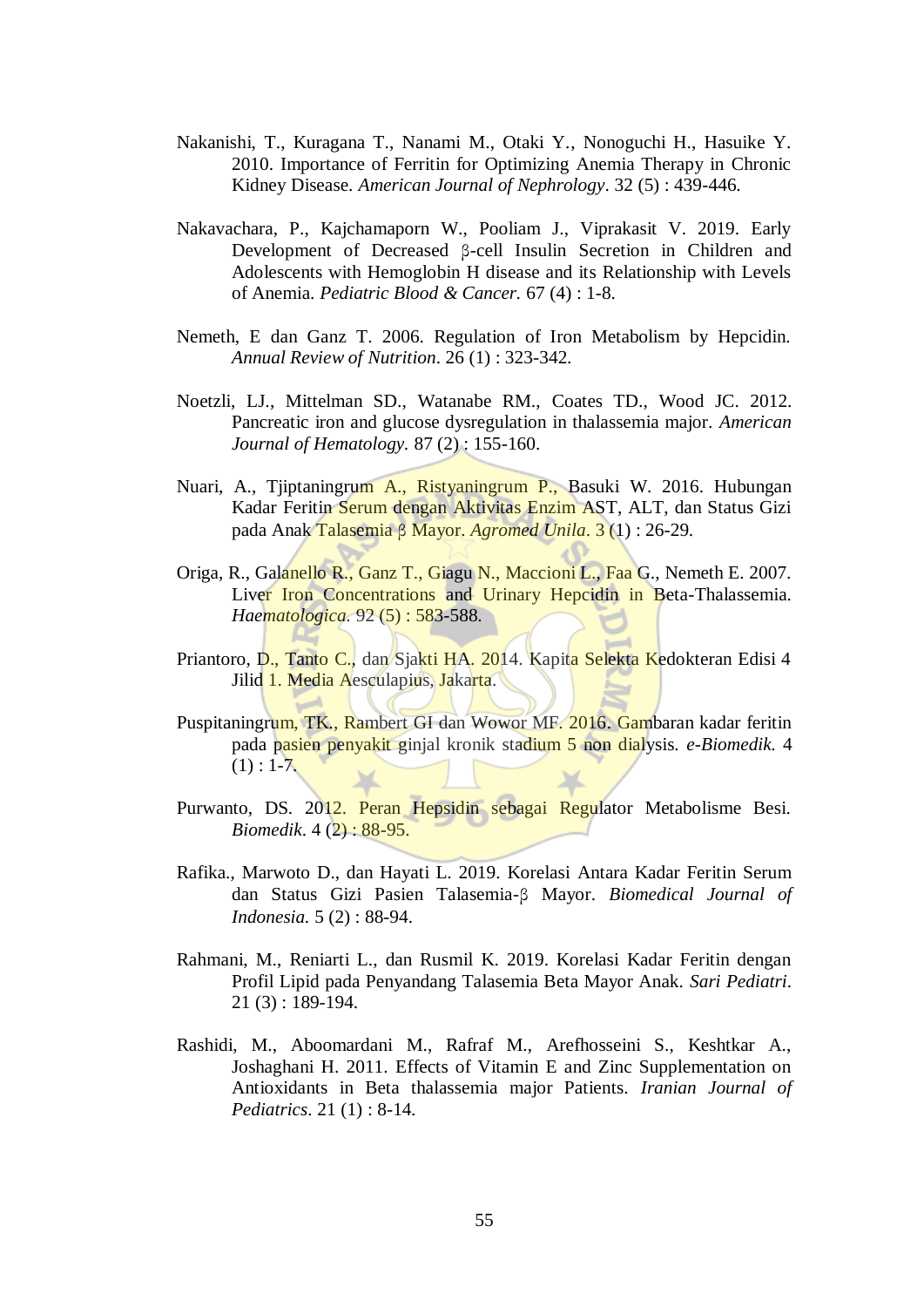- Raspati, H., Reniarti L., dan Susanah S. 2012. Buku Ajar Hematologi-Onkologi Anak Edisi 4. IDAI, Jakarta.
- Rejeki, DSS., Nurhayanti N., Supriyanto S., Kartikasari E. 2012. Studi Epidemiologi Deskriptif Talasemia. *Jurnal Kesehatan Masyarakat Nasional*. 7 (3) : 139-144.
- Rejeki, DSS., Pradi P., Nurhayati N., Supriyanto. 2014. Model Prediksi Kebutuhan Darah untuk Penderita Talasemia Mayor. *Jurnal Kesehatan Masyarakat Nasional.* 8 (7) : 295-300.
- Ridha, NR dan Daud D. 2014. Hubungan Kadar Hepsidin dengan Status Besi pada Inflamasi akibat Obesitas. *Sari Pediatri*. 16 (3) : 161-166.
- Rochman, F., Mulyantari NK., dan Sutiryasa IWP. 2019. Hubungan Jumlah Transfusi Darah dan Penggunaan Kelasi Besi dengan Kadar Feritin pada Pasien Talasemia. *Jurnal Medika Udayana* 8 (9) : 1-6.
- Rosdiana, D. 2014. Penggunaan Insulin Basal dalam Prakter Sehari-hari: Panduan Praktis untuk Dokter Umum. *Jurnal Ilmu Kedokteran.*8 (2) : 53-57.
- Rujito, L., 2019. Talasemia : Genetik Dasar dan Pengelolaan Terkini. UNSOED Press, Purwokerto.
- Rusdi, PHN., Oenzil F dan Chundrayetti E. 2018. Pengaruh Pemberian Jus Jambu Biji Merah (*Psidium Guajava.L*) terhadap Kadar Hemoglobin dan Ferritin Serum Penderita Anemia Remaja Putri. *Jurnal Kesehatan Andalas*. 7 (1) : 74-79.
- Safitri, R., Ernawaty J., dan Karim D. 2015. Hubungan Kepatuhan Transfusi dan Konsumsi Kelasi Besi terhadap Pertumbuhan Anak dengan Thalasemia. *Jurnal JOM.* 2(2): 1474-1483.
- Sangging, PRA dan Abdillah A. 2017. Efektivitas Sari Buah Kurma terhadap Anemia Defisiensi Besi (ADB) pada Balita. *Majority*. 6 (2) : 12-16.
- Setiati, S., Alwi I., Sudoyo A.W., Stiyohadi B., Syam AF. 2014. Buku Ajar Ilmu Penyakit dalam jilid II ed. VI. Interna Publishing, Jakarta.
- Setoodeh, S., Khorsand M., dan Takhshid MA. 2020. The Effect of Iron Overload, Insulin Resistance and Oxidative Stress on Metabolic Disorder in Patient with β-Thalassemia Major. *Diabetes & Metabolic Disorders.* doi : 10.1007//s40200-020-00560-x.
- Shams, S., Ashtiani MTH., Monajemzadeh M., Koochakzadeh L., Irani H., Jafari F., Mohseni A. 2010. Evaluation of Serum Insulin, Glucose, Lipid Profile, and Liver Function in β-Thalassemia Major Patients and Their Correlation with Iron Overload. *Laboratory Medicine*. 41 (8) : 486-489.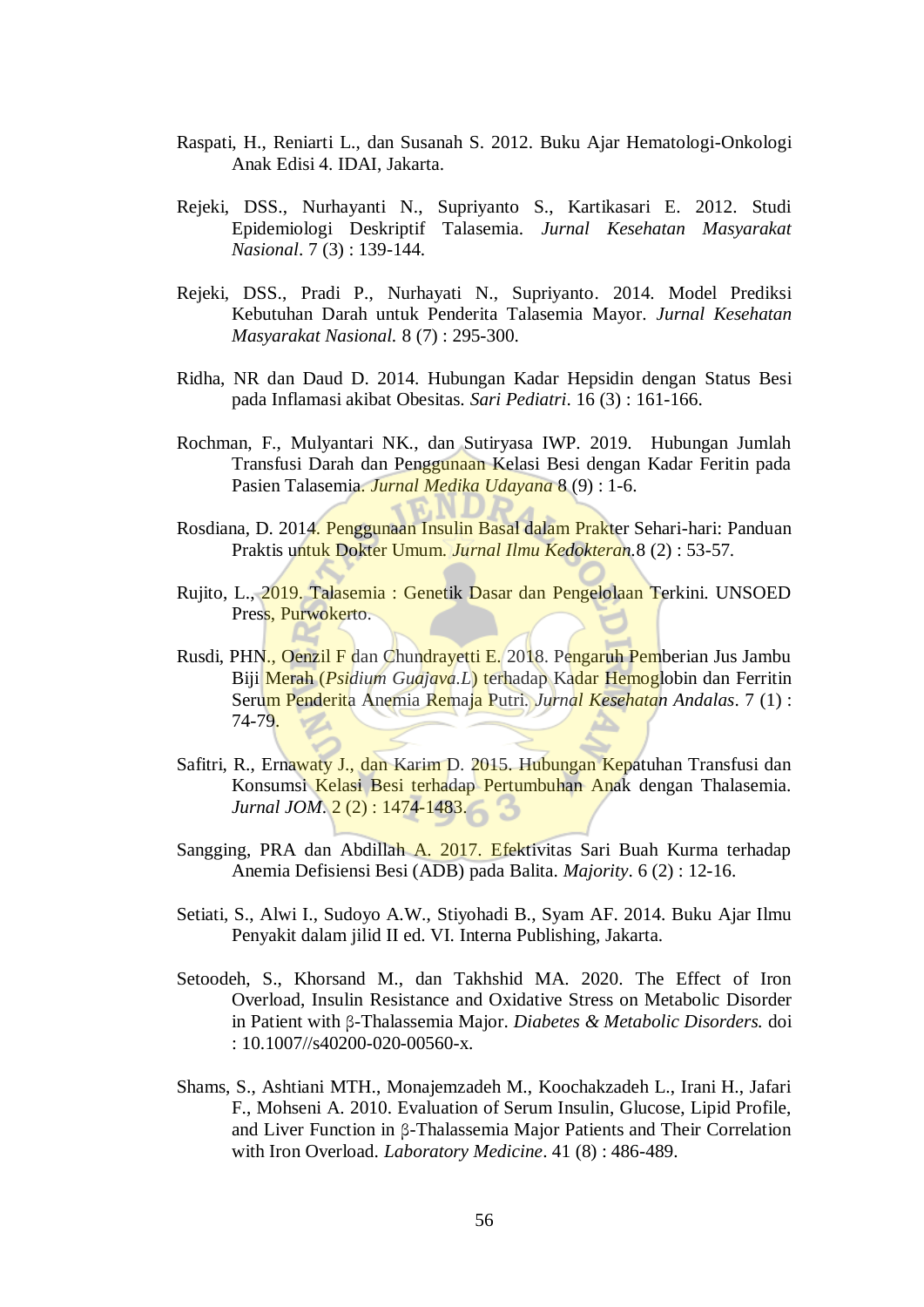Sherwood, L. 2018. *Fisiologi Manusia dari Sel ke Sistem*. EGC, Jakarta.

- Shokrgozar, N. dan Golafshan HA. 2019. Molecular Perspective of Iron Uptake, Related Diseases, and Treatments. *Blood Research.* 54 (1) : 10-13.
- Srichairatanakool, S., dan Fucharoen, S. 2014. Antioxidants as Complementary Medication in Thalassemia. *Pharmacology and Nutritional Intervention in the Treatment of Disease*. doi:10.5772/57372.
- Susanah, S dan Idjradinata P. 2015. Hubungan Tipe Thalassemia β serta Polimorfisme c.-582 A>G Promotor Gen HAMP dan Status Besi thalassemia β Berat Baru. *Majalah Kedokteran Bandung.* 47 (3) : 192-198.
- Tanno, T., Bhanu NV., Oneal PA., Goh S., Staker P., Lee YT., Moroney JW., Reed CH., Luban NLC., Wang R., Eling TE., Childs R., Ganz T., Leitman SF., Fucharoen S., Miller JL. 2007. High Levels of GDF15 in Thalassemia Suppress Expression of the Iron Regulatory Protein Hepcidin. *Nature Medicine.* 13 (9): 1096-1101.
- Tanno, T., Porayette P., Sripichai O., Noh SJ., Byrnes C., Bhupatiraju A., Lee YT., Goodnough JB., Harandi O., Ganz T., Paulson RF., Miller JL. 2009. Identification of TWSG1 as a second novel erythroid regulator of hepcidin expression in murine and human cells. *Blood*. 114 (1) : 181-186.
- Tsilingiris, D., Makrilakis K., Voskaridou E., Pagkrati S., Dalamaga M., Liatis S. 2019. Effect of Heterozygous Beta Thalassemia on HbA1c Levels in Individuals without Diabetes Mellitus : A Cross Sectional Study. *Clinica Chimica Acta*. 494 (19) : 132-137.
- Vidyarni, KE., Shodikin MA dan Riyanti R. 2017. Hubungan antara Kadar Feritin dengan Kadar BUN-Kreatinin pada Pasien Talasemia Beta Mayor di RSD. dr. Soebandi Jember. *Pustaka Kesehatan.* 5 (2) : 525-530.
- Wahidiyat, PA., Liauw F., Sekarsari D., Putriasih SA., Berdoukas V., Pennell DJ. 2017. Evaluation of cardiac and hepatic iron overload in thalassemia major patient with T2\* magnetic resonance imaging. *Hematology.* 22 (8) : 501- 507.
- Wankanit, S., Chuansumrit A., Poomthavorn P., Khlairit P., Pongratanakul S., Mahachoklertwattana P. 2018. Acute Effects of Blood Transfusion on Insulin Sensitivity and Pancreatic β-Cell Function in Children with βthalassemia/Hemoglobin E disease. *Journal of Clinical Research in Pediatric Endocrinology.* 10 (1) : 1-7.
- Wijayanti, N. 2017. Fisiologi Manusia dan Metabolisme Zat Gizi. UB Press, Malang.